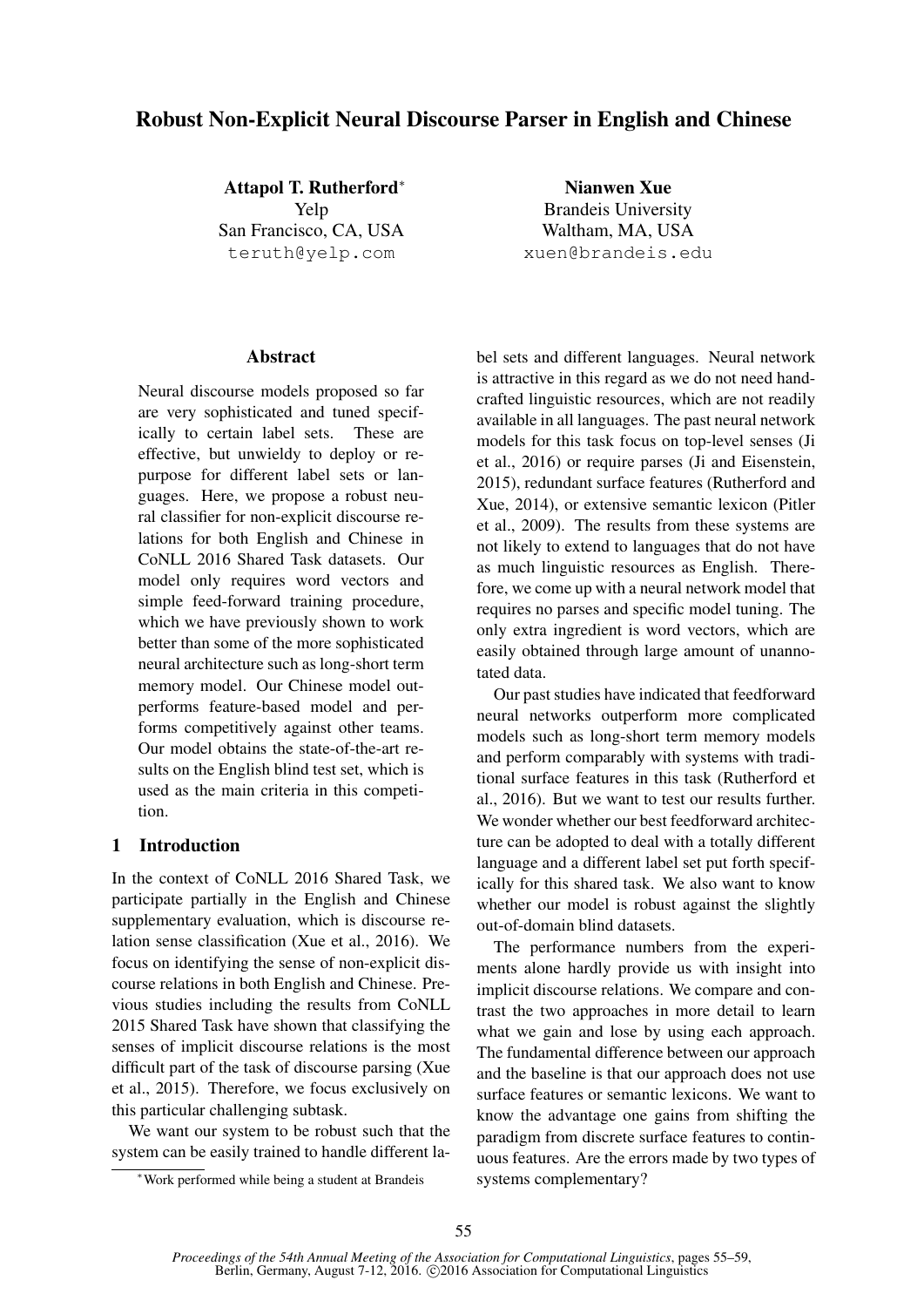Our system is ranked the first on the English dataset and the third on the Chinese dataset. The accuracy on the English blind test set is 0.3767, and the accuracy on the Chinese blind test set is 0.6338. The performance on the test sets even exceeds the one on the development sets, which suggest the robustness of our model.

#### 2 Model description

The Arg1 vector  $a^1$  and Arg2 vector  $a^2$  are computed by applying element-wise pooling function f on all of the  $N_1$  word vectors in Arg $\frac{1}{2} w_{1:N_1}^1$  and all of the  $N_2$  word vectors in Arg2  $w_{1:N_2}^2$  respectively:

$$
a_i^1 = \sum_{j=1}^N w_{j,i}^1
$$

$$
a_i^2 = \sum_{j=1}^N w_{j,i}^2
$$

Inter-argument interaction is modeled directly by the hidden layers that take argument vectors as features. Discourse relations cannot be determined based on the two arguments individually. Instead, the sense of the relation can only be determined when the arguments in a discourse relation are analyzed jointly. The first hidden layer  $h_1$  is the non-linear transformation of the weighted linear combination of the argument vectors:

$$
h_1 = \tanh(W_1 \cdot a^1 + W_2 \cdot a^2 + b_{h_1})
$$

where  $W_1$  and  $W_2$  are  $d \times k$  weight matrices and  $b_{h_1}$  is a d-dimensional bias vector. Further hidden layers  $h_t$  and the output layer  $o$  follow the standard feedforward neural network model.

$$
h_t = \tanh(W_{h_t} \cdot h_{t-1} + b_{h_t})
$$
  

$$
o = \text{softmax}(W_o \cdot h_T + b_o)
$$

where  $W_{h_t}$  is a  $d \times d$  weight matrix,  $b_{h_t}$  is a ddimensional bias vector, and  $T$  is the number of hidden layers in the network.

We think that this model architecture should be effective because we have run extensive studies and experiments on many configuration and architectures (Rutherford et al., 2016). We have experimented and tuned most components: pooling functions for the argument vectors, the type of word vectors, and the model architectures themselves. We found the model variant with two hidden layers and 300 hidden units to work well across many settings. The model has the total of around 270k parameters.

#### 3 Experiments

Word vectors English word vectors are taken from 300-dimensional Skip-gram word vectors trained on Google News data, provided by the shared task organizers (Mikolov et al., 2013; Xue et al., 2015). We trained our own 250-dimensional Chinese word vectors on Gigaword corpus, which is the same corpus used by the 300-dimensional Chinese word vectors provided by the shared task organizers (Graff and Chen, 2005). We found the 250-dimensional version to work better despite fewer parameters.

Training Weight initialization is uniform random, following the formula recommended by Bengio (2012). Word vectors are fixed during training. The cost function is the standard cross-entropy loss function, and we use Adagrad as the optimization algorithm of choice. We monitor the accuracy on the development set to determine convergence. Implementation All of the models are implemented in Theano (Bergstra et al., 2010; Bastien et al., 2012). The gradient computation is done with symbolic differentiation, a functionality provided by Theano. The models are trained on CPUs on Intel Xeon X5690 3.47GHz, using only a single core per model. The models converge in minutes. The implementation, the training script, and the trained model are already made available <sup>1</sup>.

Baseline The winning system from last year's task serves as a strong baseline for English. We choose this system because it represents one of the strongest systems that utilizes exclusively surface features and extensive semantic lexicon (Wang and Lan, 2015). This approach uses a MaxEnt model loaded with millions of features.

We use Brown cluster pair features as the baseline for Chinese as there is no previous system for Chinese. We use 3,200 clusters to create features and perform feature selection on the development set based on the information gain criteria (Rutherford and Xue, 2014). We end up with 10,000 features total.

### 4 Results and Discussion

The English results are summarized in Table 1. The English baseline we use is from the winning system from last year's task (Wang and Lan, 2015). Our system is more accurate than the baseline on the two test sets but not on the develop-

<sup>&</sup>lt;sup>1</sup>https://github.com/attapol/nn\_discourse\_parser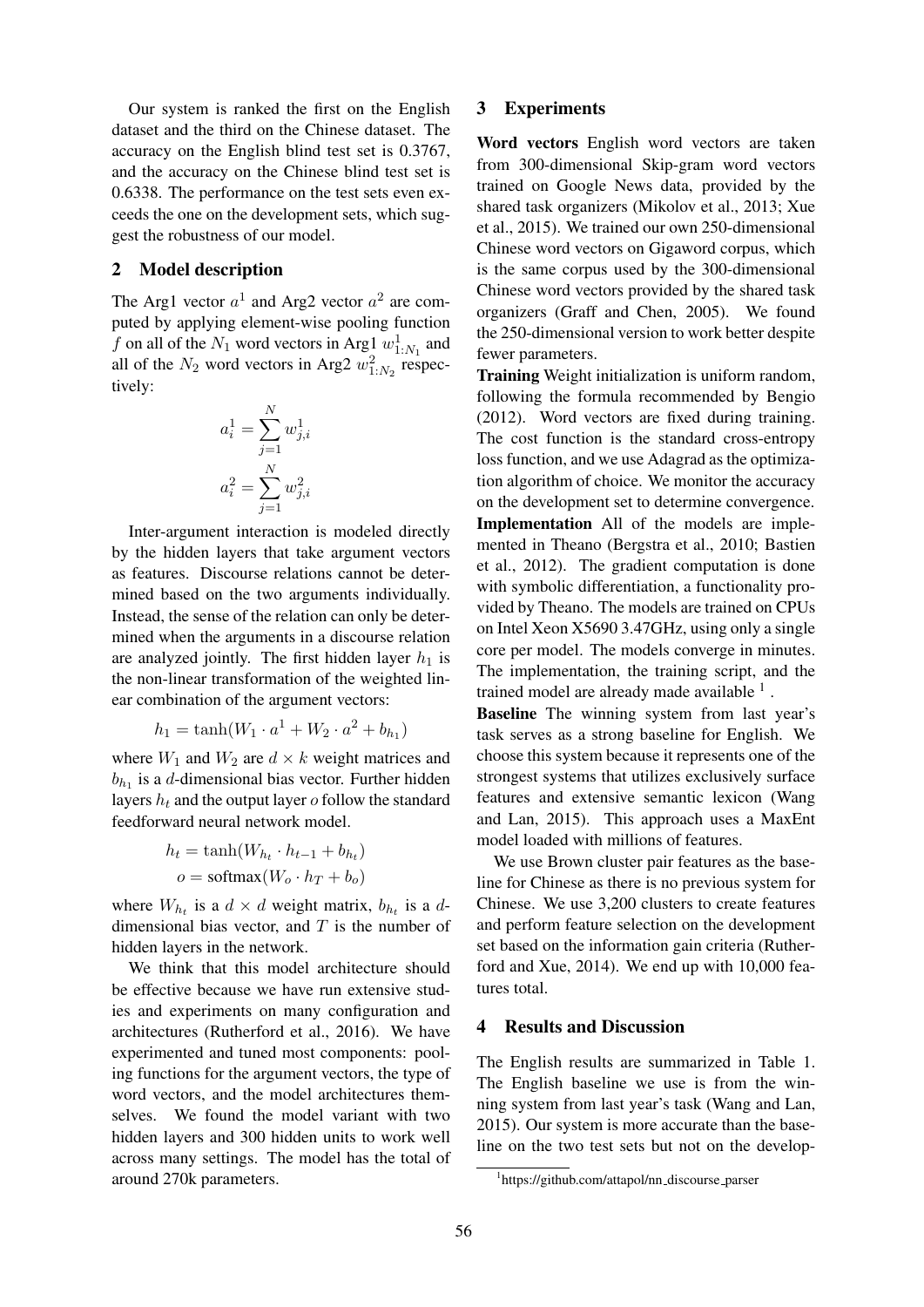

Figure 1: Model architecture

|                                            | Development set |          | Test set        |          | Blind test set  |          |
|--------------------------------------------|-----------------|----------|-----------------|----------|-----------------|----------|
| Sense                                      | <b>Baseline</b> | Ours     | <b>Baseline</b> | Ours     | <b>Baseline</b> | Ours     |
| Comparison.Concession                      | 0               | $\Omega$ | $\Omega$        | $\Omega$ | 0               | 0        |
| Comparison.Contrast                        | 0.098           | 0.1296   | 0.1733          | 0.1067   | $\Omega$        | 0        |
| Contingency.Cause.Reason                   | 0.4398          | 0.3514   | 0.3621          | 0.4      | 0.2878          | 0.3103   |
| Contingency.Cause.Result                   | 0.2597          | 0.1951   | 0.1549          | 0.1722   | 0.2254          | 0.1818   |
| EntRel                                     | 0.6247          | 0.5613   | 0.5265          | 0.4892   | 0.5471          | 0.5516   |
| Expansion. Alternative. Chosen alternative | $\Omega$        | $\Omega$ | $\Omega$        | 0        | $\theta$        | $\theta$ |
| Expansion.Conjunction                      | 0.4591          | 0.3874   | 0.3068          | 0.2468   | 0.3154          | 0.2644   |
| Expansion.Instantiation                    | 0.2105          | 0.4051   | 0.3261          | 0.4962   | 0.1633          | 0.25     |
| <b>Expansion.Restatement</b>               | 0.3482          | 0.3454   | 0.2923          | 0.3483   | 0.3232          | 0.2991   |
| Temporal.Asynchronous.Precedence           | $\theta$        | 0.0714   | $\Omega$        |          |                 | 0.125    |
| Temporal.Asynchronous.Succession           | 0               | $_{0}$   | 0               | 0        |                 |          |
| Temporal.Synchrony                         | $_{0}$          | 0        | 0               | $\Omega$ | $_{0}$          | $_{0}$   |
| Accuracy                                   | 0.4331          | 0.4032   | 0.3455          | 0.3613   | 0.3629          | 0.3767   |
| Most-frequent-tag Acc.                     | 0.2320          |          | 0.2844          |          | 0.2136          |          |

Table 1:  $F_1$  scores for English non-explicit discourse relation. The bold-faced numbers highlight the senses where the classification of our model and the baseline model might be complementary.

ment set. Both systems only learn the top six or seven senses because the other senses constitute only around 5% of the training set, which might not be enough when compared to the complexity of the task.

Our system outperforms the most frequent tag baseline and Brown cluster pair baseline by 7% and by 3% (absolute) respectively in the CDTB datasets (Table 2). Our system only learns to distinguish between EntRel, Conjunction, and Expansion, which are the top three most frequent senses in the training set. The fourth most frequent class, Causation, constitute only around 200 instances in the training set, which is too small for machine learning approaches.

Generally, we would expect the performance on the in-domain test set to be worse than the performance on the in-domain development set. However, we do not observe this trend in the Chinese evaluation. This suggests that our model shows

some robustness. Similarly, we would expect the performance on the slightly-out-of-domain test set to be worse than the performance on the in-domain test set. This is also not the case for the English data, which suggests robustness of the model.

What is the trade-off in terms of the performance? The results suggests that the two approaches are partially complementary at least for English. For example, our system does significantly better on Expansion.Instantiation, but the surface feature system does significantly better on Expansion.Conjunction (Table 1). This suggests that surface feature approach still holds some advantage over the neural network approach that we propose here. In the next section, we compare the errors each of the systems more quantitatively.

### 5 Error Analysis

Comparing confusion matrices from the two approaches help us understand further what neural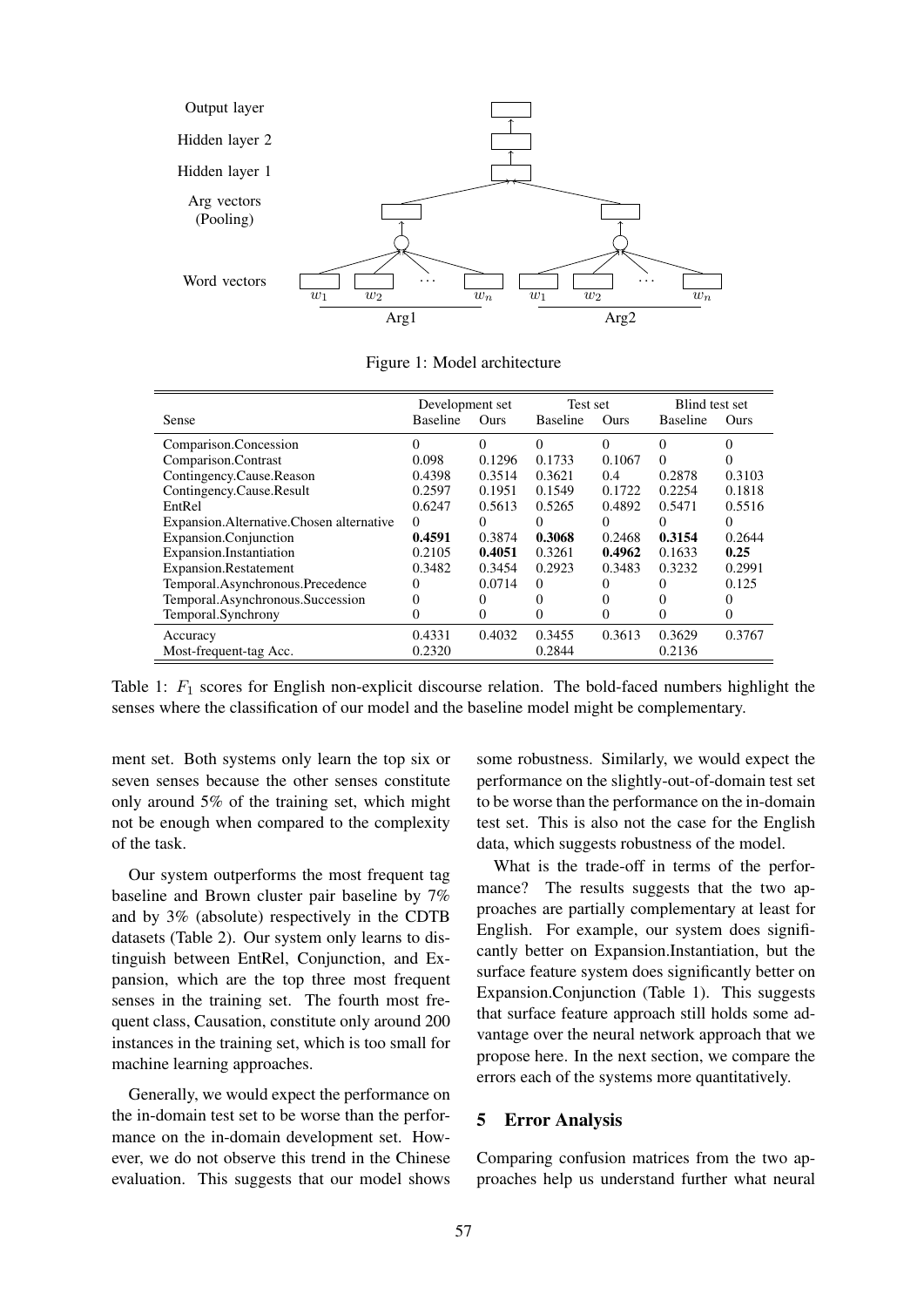|                        | Development set   |        | Test set        |                   | Blind test set  |        |
|------------------------|-------------------|--------|-----------------|-------------------|-----------------|--------|
| <b>Sense</b>           | <b>Baseline</b>   | Ours   | <b>Baseline</b> | Ours              | <b>Baseline</b> | Ours   |
| Alternative            |                   |        |                 |                   |                 |        |
| Causation              |                   |        |                 | 0                 |                 |        |
| Conditional            | 0                 |        |                 |                   |                 |        |
| Conjunction            | 0.7830            | 0.7928 | 0.7911          | 0.8055            | 0.7875          | 0.7655 |
| Contrast               |                   |        |                 |                   |                 |        |
| EntRel                 | 0.4176            | 0.4615 | 0.5175          | 0.5426            | 0.0233          | 0.0395 |
| Expansion              | 0.4615            | 0.4167 | 0.2333          | 0.4333            | 0.2574          | 0.5104 |
| Purpose                | $\mathbf{\Omega}$ |        |                 | $\mathbf{\Omega}$ |                 |        |
| <b>Temporal</b>        |                   |        |                 | 0                 | 0               |        |
| Accuracy               | 0.6634            | 0.683  | 0.6657          | 0.7047            | 0.6437          | 0.6338 |
| Most-frequent-tag Acc. | 0.6176            |        | 0.6351          |                   | 0.7914          |        |

Table 2:  $F_1$  scores for Chinese non-explicit discourse relation.



Table 3: Confusion pairs made by our neural network (#) and the baseline surface features (+) in English.

networks have achieved. We approximate Bayes Factors with uniform prior for each sense pair  $(c_i, c_j)$  for gold standard g and system p:

$$
\frac{P(p = c_i, g = c_j)}{P(p = c_i)P(g = c_j)}
$$

We tabulate all significant confusion pairs (i.e. Bayes Factor greater than a cut-off) made by each of the systems (Table 3). This is done on the development set only.

The distribution of the confusion pairs suggest that neural network and surface feature systems complement each other in some way. We see that the two systems only share two confusion pairs in common.

Temporal.Asynchronous senses are confused with Conjunction by both systems. Temporal senses are difficult to classify in implicit discourse relations since the annotation itself can be quite ambiguous. Expansion.Instantiation relations are misclassified as Expansion.Restatement by surface feature systems. Neural network system performs better on Expansion.Instantiation than surface feature systems probably because neural network system can tease apart Expansion.Instantiation and Expansion.Restatement.

## 6 Conclusions

We present a robust neural network model, which is easy to deploy, retrain, and adapt to other languages and label sets. The model only needs word vectors trained on large corpora, which are available in most major languages. Our approach performs competitively if not better than traditional systems with surface features and MaxEnt model despite having one or two orders of magnitude fewer parameters. Our results suggest that simple feedforward architecture can be more powerful than more sophisticated neural architectures undertaken by other systems in this shared task.

#### References

- Frédéric Bastien, Pascal Lamblin, Razvan Pascanu, James Bergstra, Ian J. Goodfellow, Arnaud Bergeron, Nicolas Bouchard, and Yoshua Bengio. 2012. Theano: new features and speed improvements. Deep Learning and Unsupervised Feature Learning NIPS 2012 Workshop.
- Yoshua Bengio. 2012. Practical recommendations for gradient-based training of deep architectures. In *Neural Networks: Tricks of the Trade*, pages 437– 478. Springer.
- James Bergstra, Olivier Breuleux, Frédéric Bastien, Pascal Lamblin, Razvan Pascanu, Guillaume Desjardins, Joseph Turian, David Warde-Farley, and Yoshua Bengio. 2010. Theano: a CPU and GPU math expression compiler. In *Proceedings of the Python for Scientific Computing Conference (SciPy)*, June. Oral Presentation.